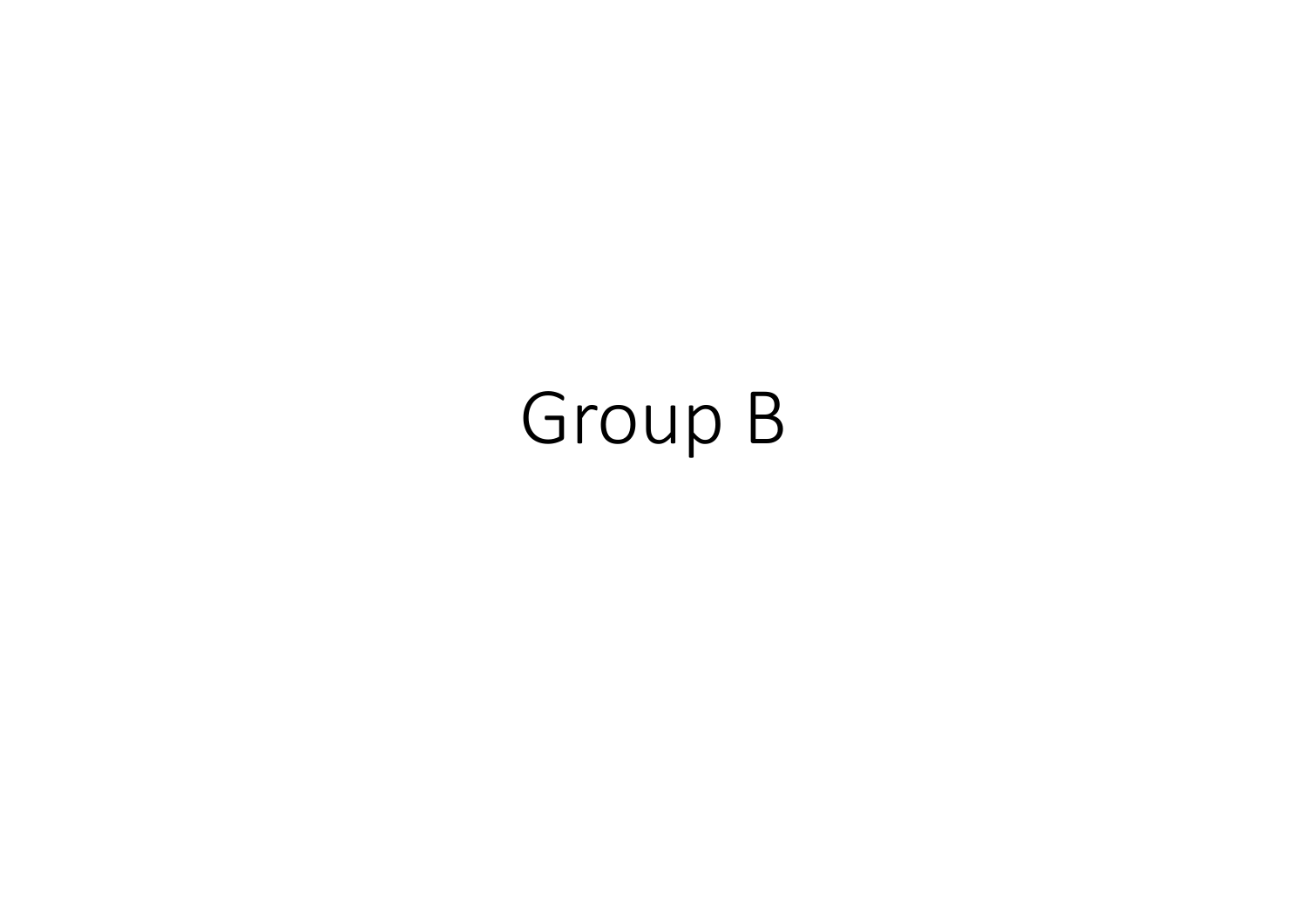## Does the «hurdle» has an impact on public health and/or the elimination goals

- Hurdles on the: individual / community / policy level
- Issue of the definitions «eradication» vs. «elimination»
- "Paralel epidemics" (general population, high‐risk groups): demands paralel actions
- The question about elimination in target populations vs. general population:
	- Specific groups will need **separate strategies**
	- Variations among the countries: **country‐specific strategies**
	- **Integrated models of care**: simplification / scalability / patient oriented
- Strengthening **health information**
- Strenghtening **awareness**, incl. reducing **stigma**, demand for testing and treatment
- Strenghtening **monitoring systems**
- Still strong need for increased political commitment / role of the community and<br>advocacy groups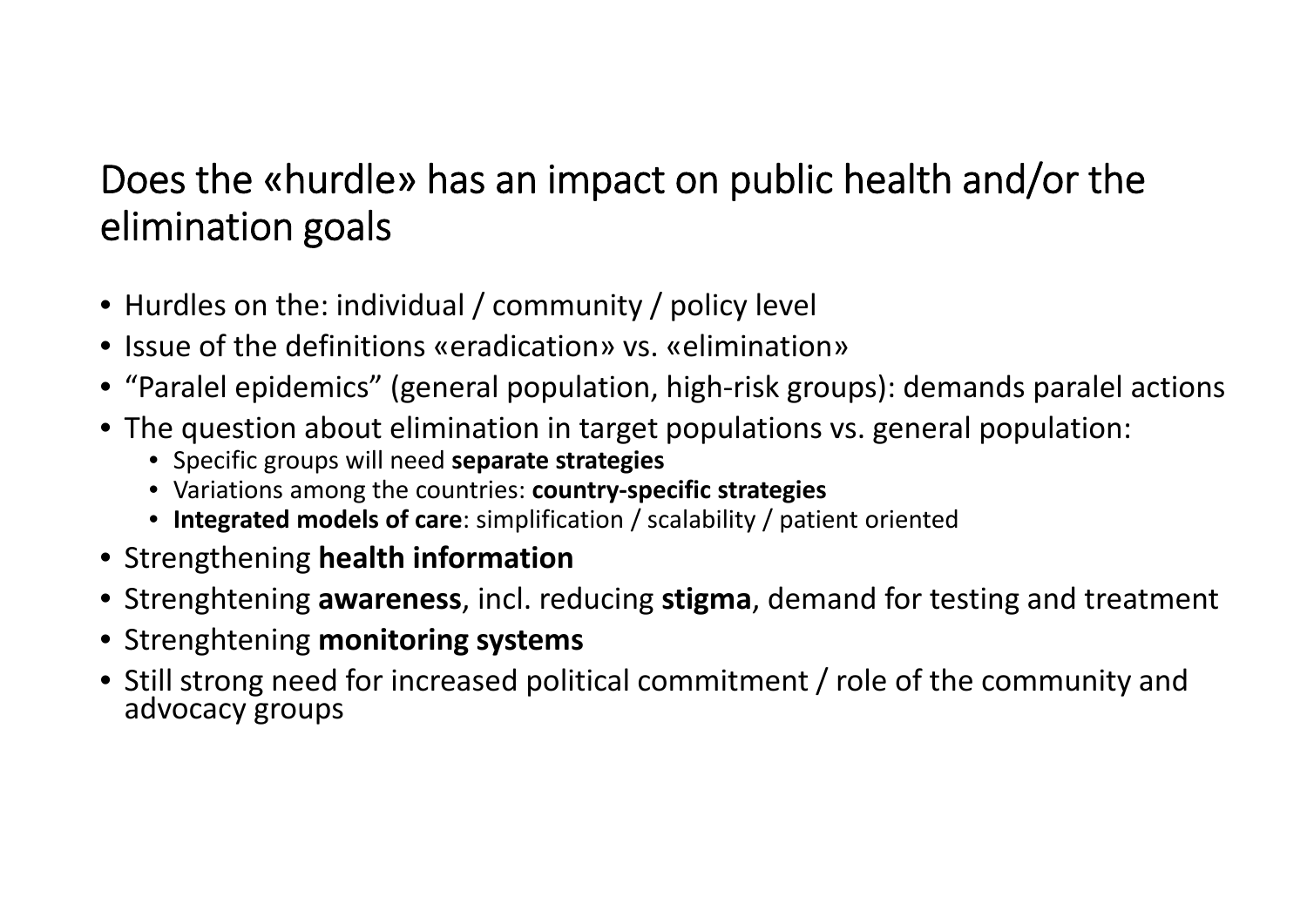## Is there <sup>a</sup> need to adopt or create guidelines/recommendations

- Yes, especially for specific risk/ target groups
- Each country needs country‐specific guidelines, based on local context